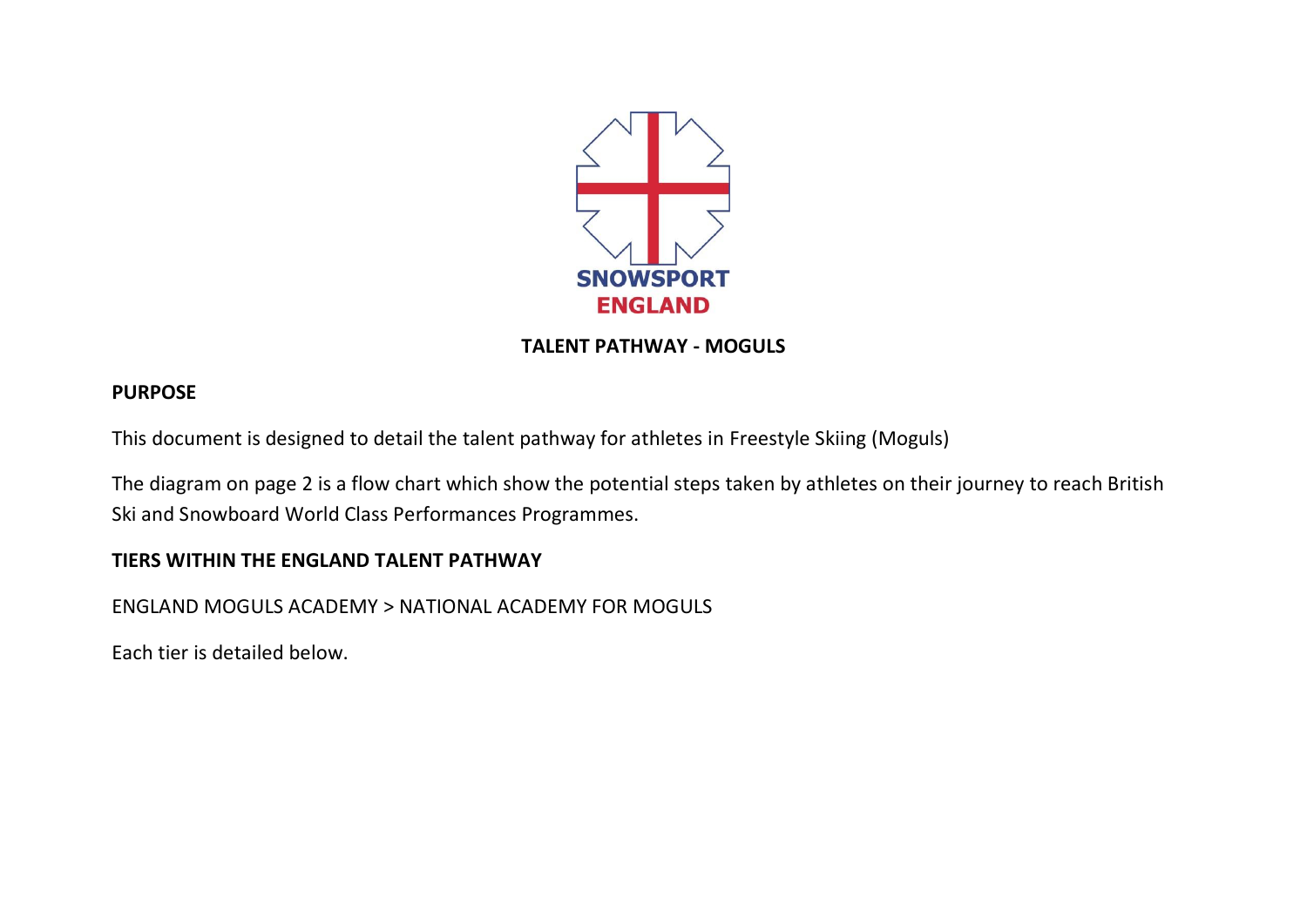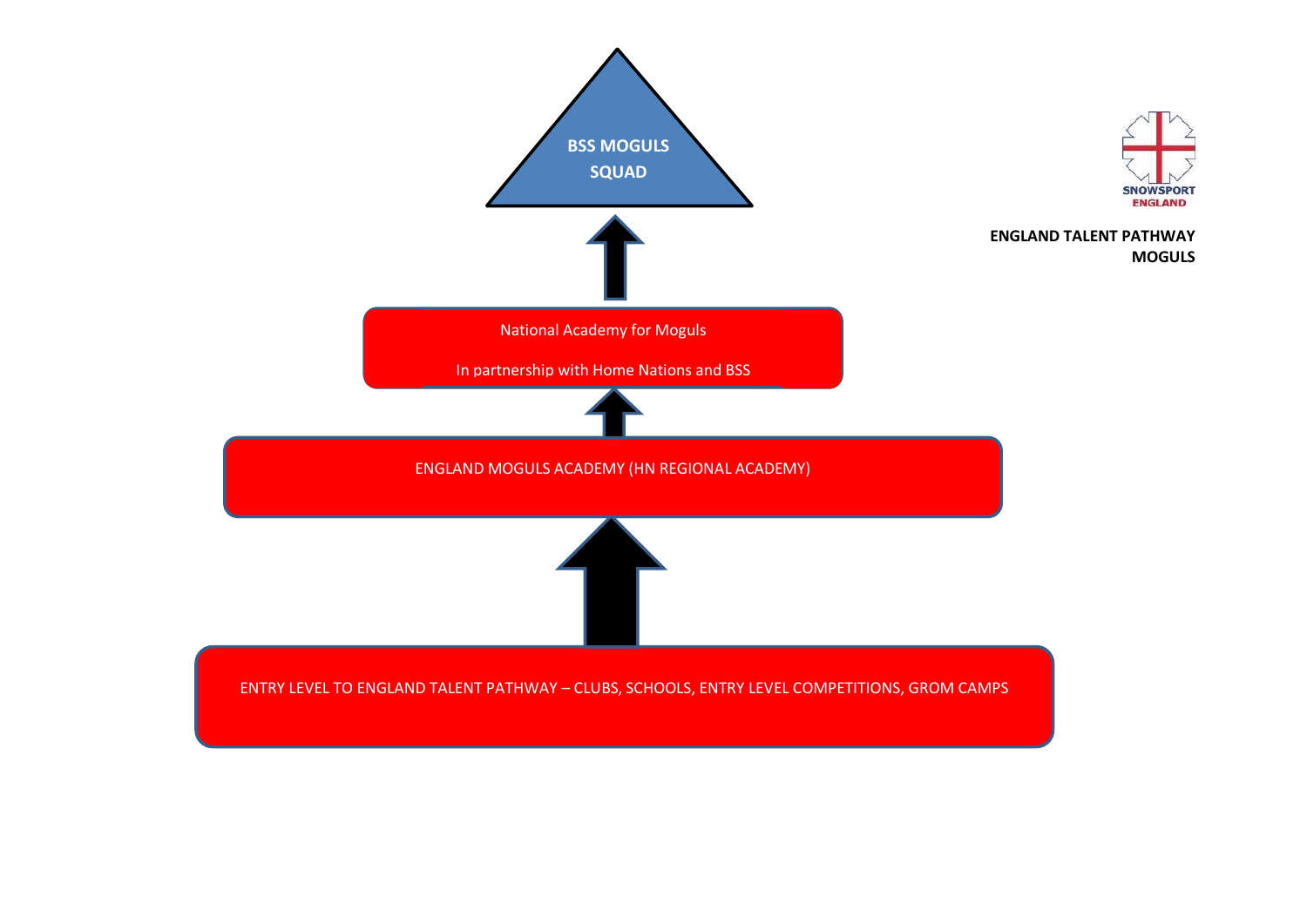### **ENTRY LEVEL TO ENGLAND TALENT PATHWAY**

**This is an athlete's first engagement in the pathway, where athletes get started in the sport. Engagement could be through clubs, talent ID events, moguls training sessions or through being identified at relevant competitions. Athletes who are interested in Moguls and who can already ski or snowboard but aren't engaged in the talent pathway are urged to contact Snowsport England Talent Officer Ian Findlay on i.findlay@snowsportengland.org.uk**

#### **ENTRY POINT TO THE TALENT PATHWAY**

 **Athletes who are interested in Moguls are encouraged to contact facilities which offer regular Moguls training sessions (Chill Factore and Snozone Castleford). These sessions will introduce athletes to moguls skiing and offer great coaching to help you get started. Athletes are also encouraged to enter Moguls competitions at these venues, a English Indoor moguls championships and a British Indoor moguls championships take place every year. These events are a lot of fun and are open to all ages and abilities.** 

#### **ENGLAND MOGULS ACADEMY (HN REGIONAL ACADEMY)**

 **Athletes are selected to this squad based on the selection policy which is available here [www.freestylesnowsports.co.uk](http://www.freestylesnowsports.co.uk/) Athletes are invited to apply for selection which will take place in may each year with a secondary selection in November. Athletes who feel they meet the published criteria and who can demonstrate this to the selectors are invited to apply. This squad is primarily England based squad and is designed to prepare athletes for introduction to Moguls competitions on snow and to develop athletes towards competing in FIS competitions for eventual selection to the National Academy and BSS Squads. The squad will focus on individual skill development both on and off snow and is provided through structured training throughout the year. This squad will also offer training camps abroad during certain school holidays (Easter/Summer) to further develop athletes all mountain performance.** 

#### **NATIONAL ACADEMY FOR MOGULS**

 **Partnership with Snowsport Scotland and British Ski and Snowboard to provide targeted support (on snow/off-snow) to the most talented athletes who have been identified as having potential to progress to BSS Programmes. This stage may also encompass UK Sport and Sport England Performance Foundation athletes; athletes who have been identified as likely to progress quickly to UK Sport Podium Potential. Selection policy available here [www.freestylesnowsports.co.uk](http://www.freestylesnowsports.co.uk/)** 

#### **BSS MOGULS SQUAD**

 **The pinnacle of the sport is the British Moguls Squad. A detailed selection policy can be found on [www.teambss.org.uk](http://www.teambss.org.uk/) From this squad, teams are selected to compete in World Cup, World Championships and Olympic Games (separate selection policy). Athletes in this squad will be full time athletes training and competing around the world in recognised events.**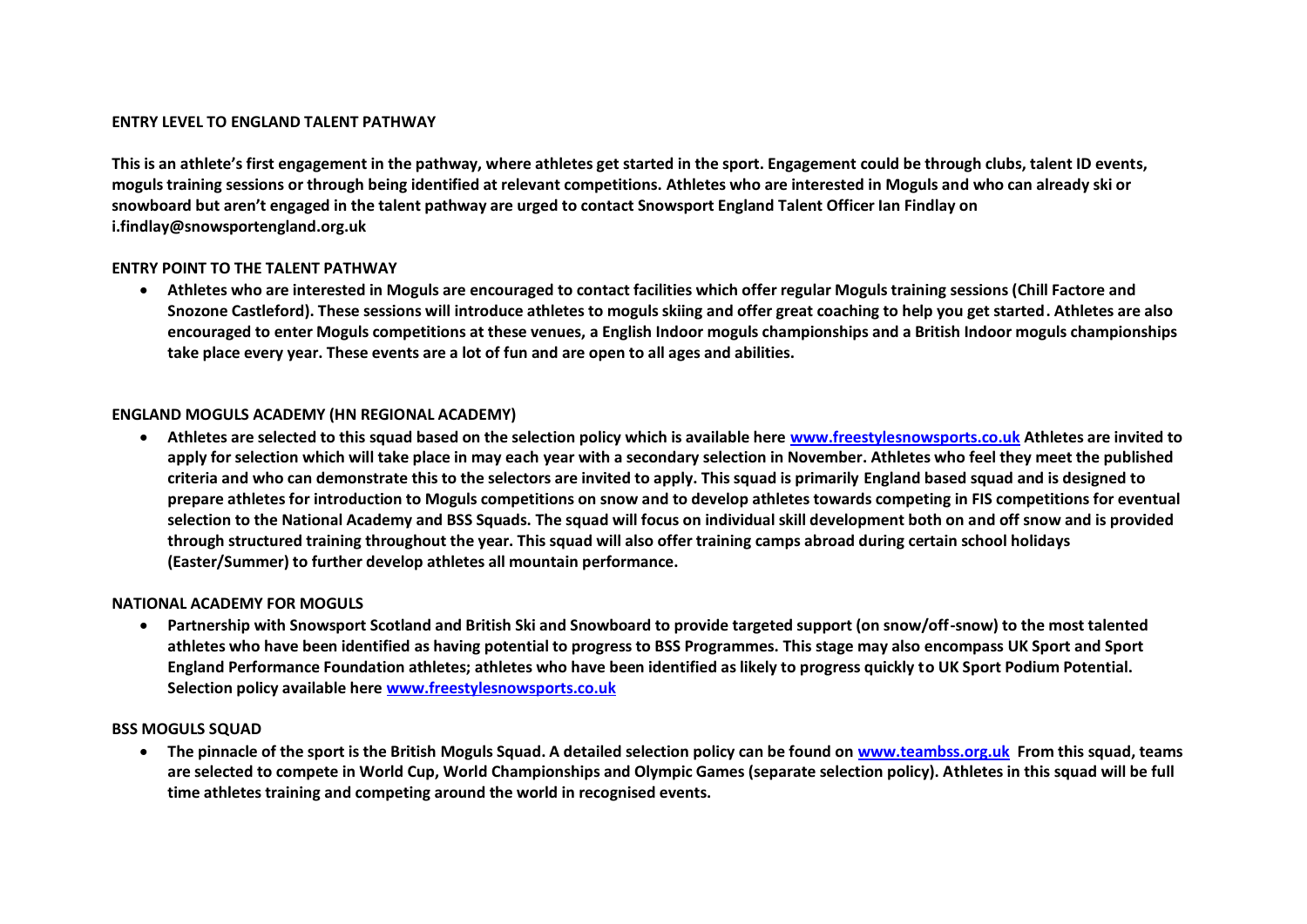## **CONTACTS**

**SNOWSPORT ENGLAND TALENT DEVELOPMENT OFFICER – Ian Findlay (07841819915) [i.findlay@snowsportengland.org.uk](mailto:i.findlay@snowsportengland.org.uk) SNOWSPORT ENGLAND MOGULS COACH– Jeff Fozzard SNOWSPORT ENGLAND MOGULS COACH– Ian Danby BSS HEAD MOGULS COACH & TEAM MANAGER – Chris David** 

**PARTNERS**

**Snowsport England (National Governing Body) [www.snowsportengland.org.uk](http://www.snowsportengland.org.uk/)**

**Sport England [www.sportengland.org.uk](http://www.sportengland.org.uk/)**

**Sports Aid [www.sportsaid.org.uk](http://www.sportsaid.org.uk/)**

**Dare2b**

**[www.dare2b.com](http://www.dare2b.com/)**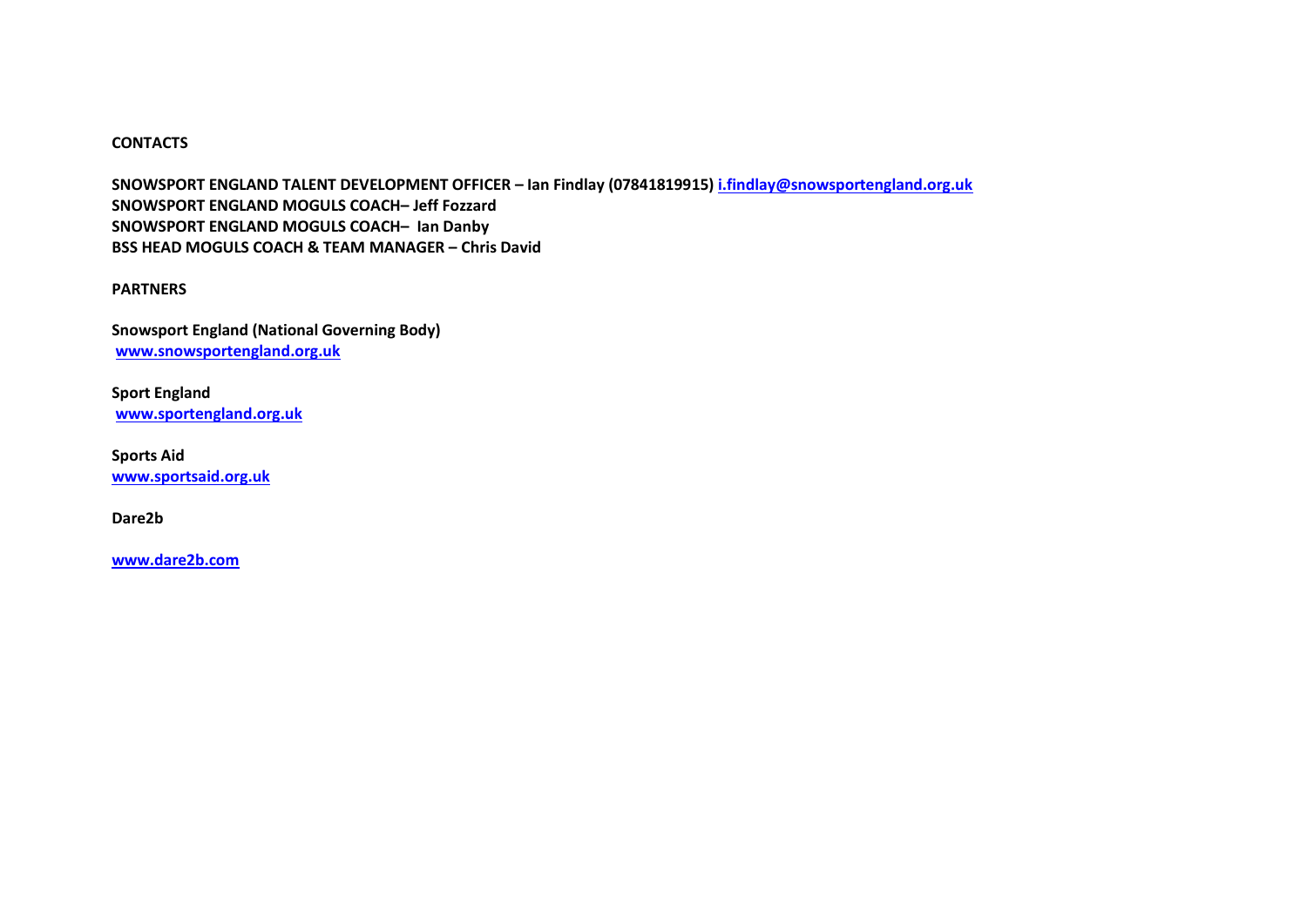#### **ENGLAND MOGULS ACADEMY – SELECTION POLICY**

**Selection to the England Moguls Academy has three components.** 

- **1. MINIMUM STANDARD – Athletes must have competed in a minimum of two moguls competition either indoor (English Indoor or British Indoor Championships Only) or outdoor in the last twelve months.**
- **2. SKIING SKILLS EVALUATION – Athletes who meet the minimum standard will then be invited to carry out a skills assessment with the England Moguls Coaches.**

**Athletes must achieve a minimum of 5 Refinement with a maximum of 1 Acquisition.** 

| Skill (to be completed both in and     | Acquisition (Red) | Consolidation (Amber) | Refinement (Green) |
|----------------------------------------|-------------------|-----------------------|--------------------|
| out of the moguls)                     |                   |                       |                    |
| Stance/Balance                         |                   |                       |                    |
| (Athletic balance and stance in a      |                   |                       |                    |
| variety of conditions, both on piste   |                   |                       |                    |
| and in moguls, demonstrated            |                   |                       |                    |
| through a variety of exercises,        |                   |                       |                    |
| performed with and without poles,      |                   |                       |                    |
| as well as independent single ski      |                   |                       |                    |
| exercises)                             |                   |                       |                    |
| <b>Edging</b>                          |                   |                       |                    |
| (Athletes must be able to              |                   |                       |                    |
| demonstrate the ability to both skid   |                   |                       |                    |
| and carve skis in a variety of         |                   |                       |                    |
| conditions)                            |                   |                       |                    |
| <b>Rotational skills</b>               |                   |                       |                    |
| (Athletes should demonstrate strong    |                   |                       |                    |
| rotational skills in exercises such as |                   |                       |                    |
| braquage and also in basic jumps       |                   |                       |                    |
| such as twisters)                      |                   |                       |                    |
| Initiation of turn                     |                   |                       |                    |
| (Athletes should be able to initiate   |                   |                       |                    |
| the turn in a variety of conditions    |                   |                       |                    |
| through up unweighting and down        |                   |                       |                    |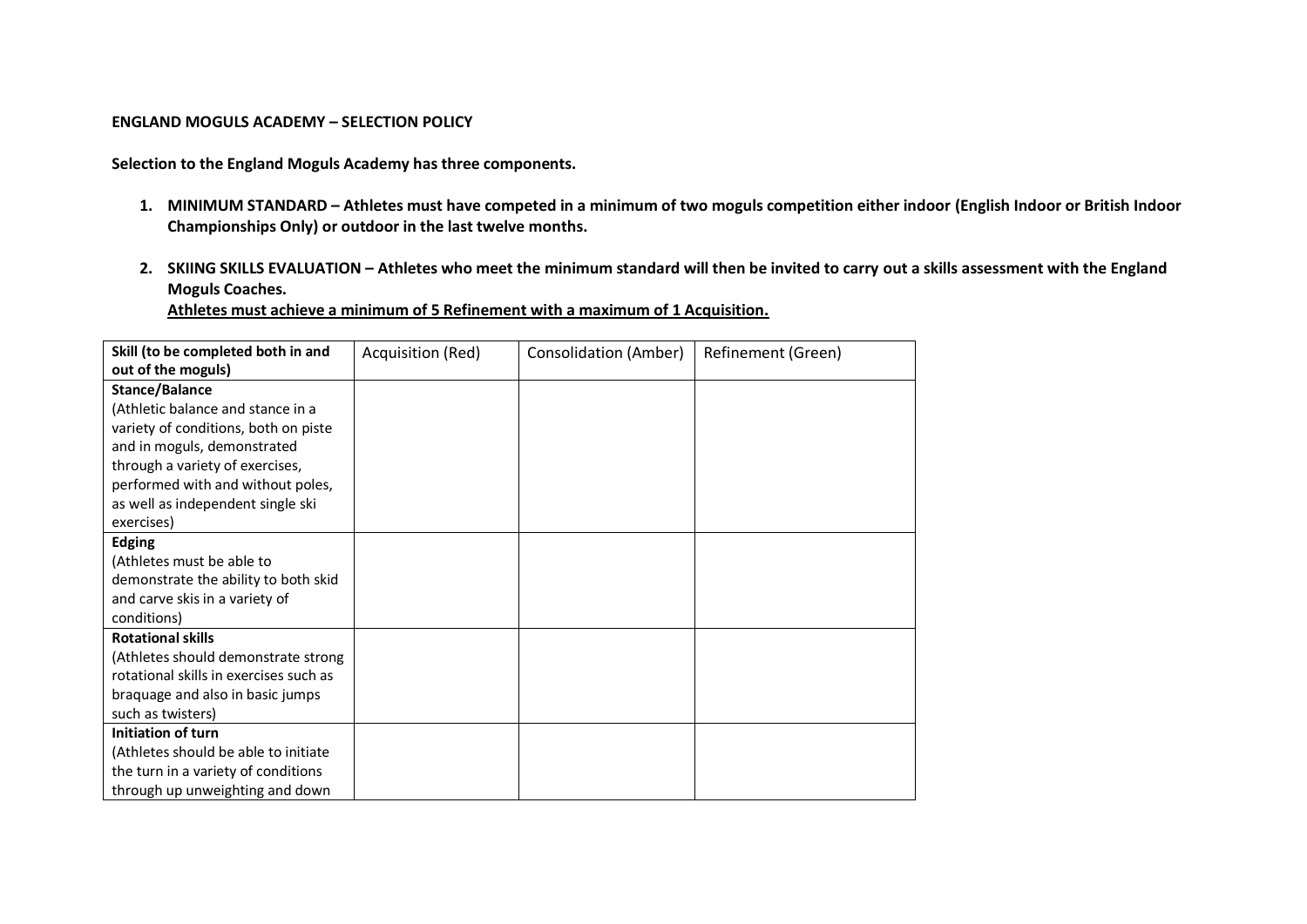| unweighting in a variety of            |  |  |
|----------------------------------------|--|--|
| conditions)                            |  |  |
| Turn execution (in moguls)             |  |  |
| (Athletes should demonstrate           |  |  |
| control, adaptability and agility in   |  |  |
| the moguls in order to execute a       |  |  |
| variety of turns)                      |  |  |
| Turn execution (out of moguls)         |  |  |
| (Athletes should demonstrate           |  |  |
| control, adaptability and agility on   |  |  |
| piste in order to execute a variety of |  |  |
| turns)                                 |  |  |
| <b>Completion of turn</b>              |  |  |
| Athletes should be able to complete    |  |  |
| a turn appropriately in order to       |  |  |
| control descent, speed and line        |  |  |
| without losing control.                |  |  |
| Pole planting (in moguls)              |  |  |
| (Athletes should be able to ski        |  |  |
| moguls planting poles on the face,     |  |  |
| crest or backside of the moguls.       |  |  |
| They should also be able to ski        |  |  |
| moguls without poles)                  |  |  |
| Tactics - line choice                  |  |  |
| (Athletes should be able to maintain   |  |  |
| a skiing line or switch according to   |  |  |
| the exercise selected by the coach)    |  |  |
| Tactics - adaptation skills            |  |  |
| (Athletes should be able to            |  |  |
| demonstrate a variety of turns in      |  |  |
| moguls using the fall fill(line?),     |  |  |
| shoulders or crest/spine of the        |  |  |
| moguls)                                |  |  |